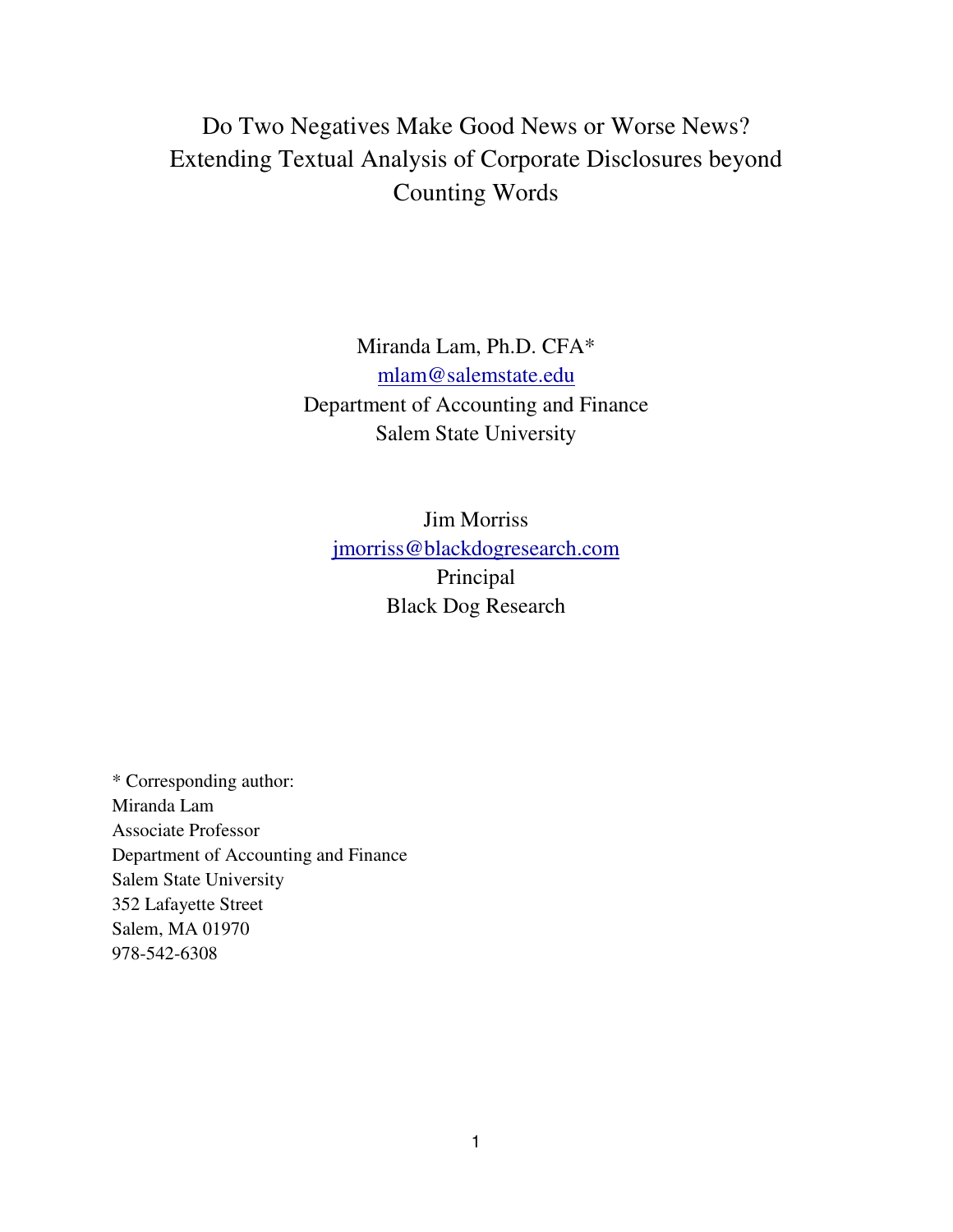### Do Two Negatives Make Good News or Worse News? Extending Textual Analysis of Corporate Disclosures beyond Counting Words

Advances in textual analysis techniques and computation power have enabled financial researchers to incorporate qualitative data into empirical studies at a scale previously infeasible. Investors and money managers now can purchase news services with textual/sentiment analysis as an add-on service. Li (2011b) provided an extensive review of existing literature on textual analysis of corporate disclosures. He classified the central research questions into three groups. The first examined the tone/sentiment of corporate disclosures. The second group looked at transparency/readability. The last group (designated as other by Li) included measuring the amount of text and non-textual measures, such as body language and voice affects. In this paper, our primary interest is in assessing the tone/sentiment of corporate disclosures using a more powerful textual analysis technique than those used in existing literature.

Prior studies employed one of two general approaches to textual analysis. The first is a dictionary based approach. Often the tone of a document is estimated using a normalized frequency of positive and negative word count. Tetlock (2007) was one of the first studies using this approach. Both Tetlock (2007) and Tetlock, saar-Tsechansky and Macskassy (2008) used the General Inquirer, which incorporated the Harvard-IV-4 classification dictionary to distinguish positive versus negative words. Longhran and McDonald (2010) examined over 50,000 annual reports and created a finance dictionary that mitigated many short-comings in the Harvard-IV-4 dictionary. Rogers, Van Buskirk and Zechman (2010) used a combination of Diction<sup>1</sup>, the finance dictionary created by Longhran and McDonald (2010) and the dictionary by Henry (2008). Feldman, Govindaraj, Livnat, Segal (2010) also used the Longhran and McDonald (2010) finance dictionary but they examined the change in tone from period to period. Documents examined in these studies included 10-K, 10-Q reports, especially the Management Discussion and Analysis (MDA) section, Wall Street Journal columns and news wires, such as earnings announcements. Findings from these studies were not unanimous. For example, Tetlock, et al (2008) found that negative words in news wires predicted lower unexpected future earnings. On the other hand, Longhran and McDonald (2010) found that negative words in 10- K/10-Q reports predicted positive earnings surprise. Feldman et al (2010) found that change in tone in the MDA was significantly related to stock price changes immediately following the filing dates.

In addition to simply classifying words as positive or negative, several studies expanded the categories of words in the dictionary. Muslu, Radhakrishnan, Subramanyam, Lim (2010) estimated a forward looking intensity measure using a dictionary they constructed. They identified 69 forward-looking words and phrases and specified 11 word-categories such as "operations", "employees", "macroeconomy". Longhran and McDonald extended their

 $\overline{1}$ 

<sup>&</sup>lt;sup>1</sup>Diction is a commercially available software that reports the tone of a text message.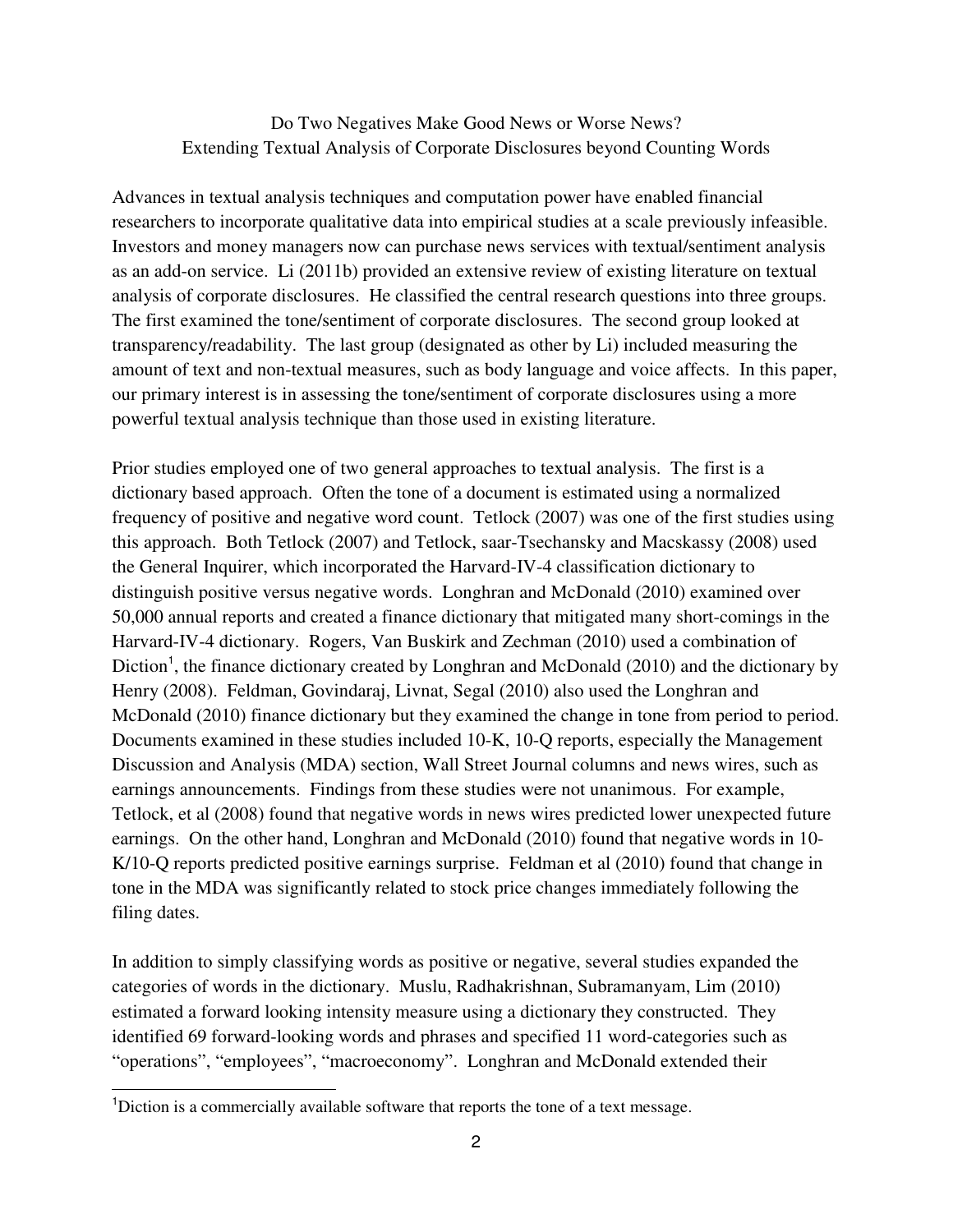dictionary classification beyond "positive" and "negative". As of April 2011, (www.nd.edu/~mcdonald/Word\_Lists.html accessed 4/16/2011) they included categories for "uncertainty", "litigious", "modal strong" and "modal weak". Engelberg (2008) created a dictionary with five categories: "positive fundamentals", "negative fundamentals", "future outlook", "environment" and "operations". Muslu et al (2010) found that stock price changes were larger on filing date for firms with a higher forward looking measure. Engelberg (2008) demonstrated statistically and economically significant abnormal trading profits from a longshort strategy using textual information. Results from these studies suggested that more comprehensive textual analysis may yield additional information not incorporated in conventional quantitative factors such as firm size, accruals, etc..

Another approach to textual analysis is statistical based. Li (2011a) and Huang, Zang and Zheng (2010) both used a Naive Bayesian machine learning approach to estimate the tone of a document.<sup>2</sup> Li (2011a) defined four tone levels: "positive", "negative", "neutral", "uncertain" and twelve content categories: "revenue", "cost", etc. He concluded that the Naive Bayesian approach performed better than the dictionary-based approach in analyzing 10K and 10Q reports. He found that the tone of the forward looking statement in MDA was positively correlated with future firm performance and provided additional information controlling for other fundamental variables. Huang et al (2010) examined the sentiments of analyst reports. They compared the Naive Bayesian approach against three dictionary based approaches: Diction, General Inquirer and Linguistic Inquiry and Word Count, and also concluded that the Naive Bayesian approach outperformed the others. They found that cumulative abnormal return (CAR) was significantly related to analyst opinion, controlling for contemporaneous quantitative variables and adjusted  $R^2$  increased from 0.52% before including the opinion variables to over 3.01%.

The exception to using a single approach in estimating sentiments was Das and Chen (2007). They used 5 different classifiers: Naive Classifier, Vector Distance Classifier, Discriminantbased Classifier, Adjective-Adverb Phrase Classifier and Bayesian Classifier to analyze the sentiments of discussions on stock message boards. The final sentiment classification was based on majority vote and messages were designated as either "buy", "sell" or "hold". If the classifiers did not reach a majority vote, a message was not classified. They concluded that the combined approach, referred as the Voting Classifier, was similar in accuracy as the Bayesian classifier but had fewer false positives.

In this study, we utilize a Semantic Relationship (SR) Classifier to evaluate sentiment in publicly available financial documents. Existing studies use text processing systems that analyze texts at a word or phrase level without considering the sentence structure and the roles of the words in

-

<sup>&</sup>lt;sup>2</sup>Brown and Tucker (2011) used a Vector Space Model, which was independent of dictionaries, to create a MDA modification score that measured the degree of changes in the MDA content from year to year. However, they did not measure the tone or change of tone in the MDA.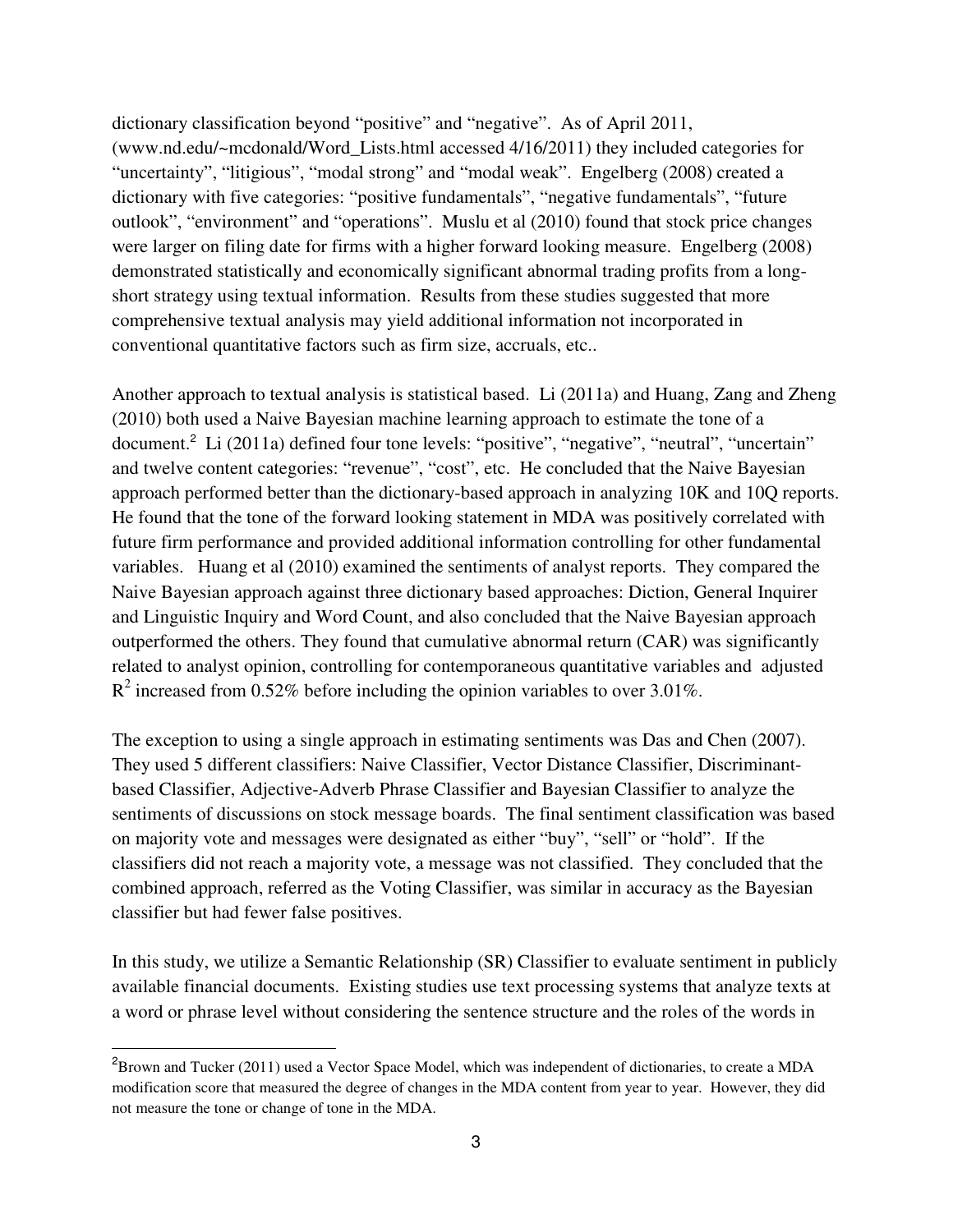the sentence. In contrast, this study uses a language processing system that applies linguistic theories to model how humans process language. The core of the system is an adaptive parsing technology that is an implementation of Meta-S calculus, an adaptive grammar<sup>3</sup> formalism, and the corresponding Adaptive(k) parsing algorithm, referred to as the Meta-S Adaptive Parser (Jackson, 2000a, 2000b). These algorithms utilize X-bar theory (Chomsky, 1995) to identify syntactic features and express basic semantic relations within a sentence as theta-roles (Parsons, 1990). The end result is a Meta-S Language Processing System (MSLPS) that can recognize entities, syntactic structure and semantic meaning. Another feature of MSLPS is that it incorporates multiple ontologies, from general linguistic to domain-specific resources, including user-defined terms. The system will choose the most appropriate resources to use in the analysis. For example, Longhran and McDonald (2011) argued that non-finance ontologies, such as the Harvard-IV-4, misclassify some terms as negative (e.g. liability, cost) because these are accounting terms and do not convey sentiment by themselves. MSLPS will recognize whether the word "cost" in a sentence should be treated as an accounting term, thereby eliminating the ambiguity. However, since "cost" is inversely related to profit, if cost is increasing, then it is a negative event. Therefore, the sentiment of a sentence depends on the relationship between the words, not just the words themselves. The last and perhaps most powerful feature of MSLPS is its ability to automatically learn and extend ontological resources.

The following examples illustrate how MSLPS processes text using linguistic theories and how it differs from other word-based methodologies. Consider the sentence:

#### *Higher same-store sales growth fueled strong consolidated earnings.*

MSLPS will identify "Higher" as an adjective which modifies the noun phrase "same-store sales growth". Semantically "higher" is an increasing term. "Same-store sales growth" is an accounting term reflecting "revenue" and when modified by the increasing term "higher", the entire phrase describes a positive event. The remaining sentence is processed in a similar manner. Therefore, the overall sentiment of this sentence is strongly positive. Now consider another sentence:

## *Higher employee health insurance costs undermined consolidated earnings.*

"Higher" is an adjective that modifies the noun phrase "employee health insurance costs". Semantically "higher" is an increasing term. But "employee health insurance costs" is an accounting term reflecting "cost" and when modified by the increasing term "higher", the entire phrase describes a negative event and the overall sentiment of this sentence is negative.

j <sup>3</sup>http://en.wikipedia.org/wiki/Adaptive\_grammar provides a good overview on adaptive grammar. (Accessed 5/1/2011)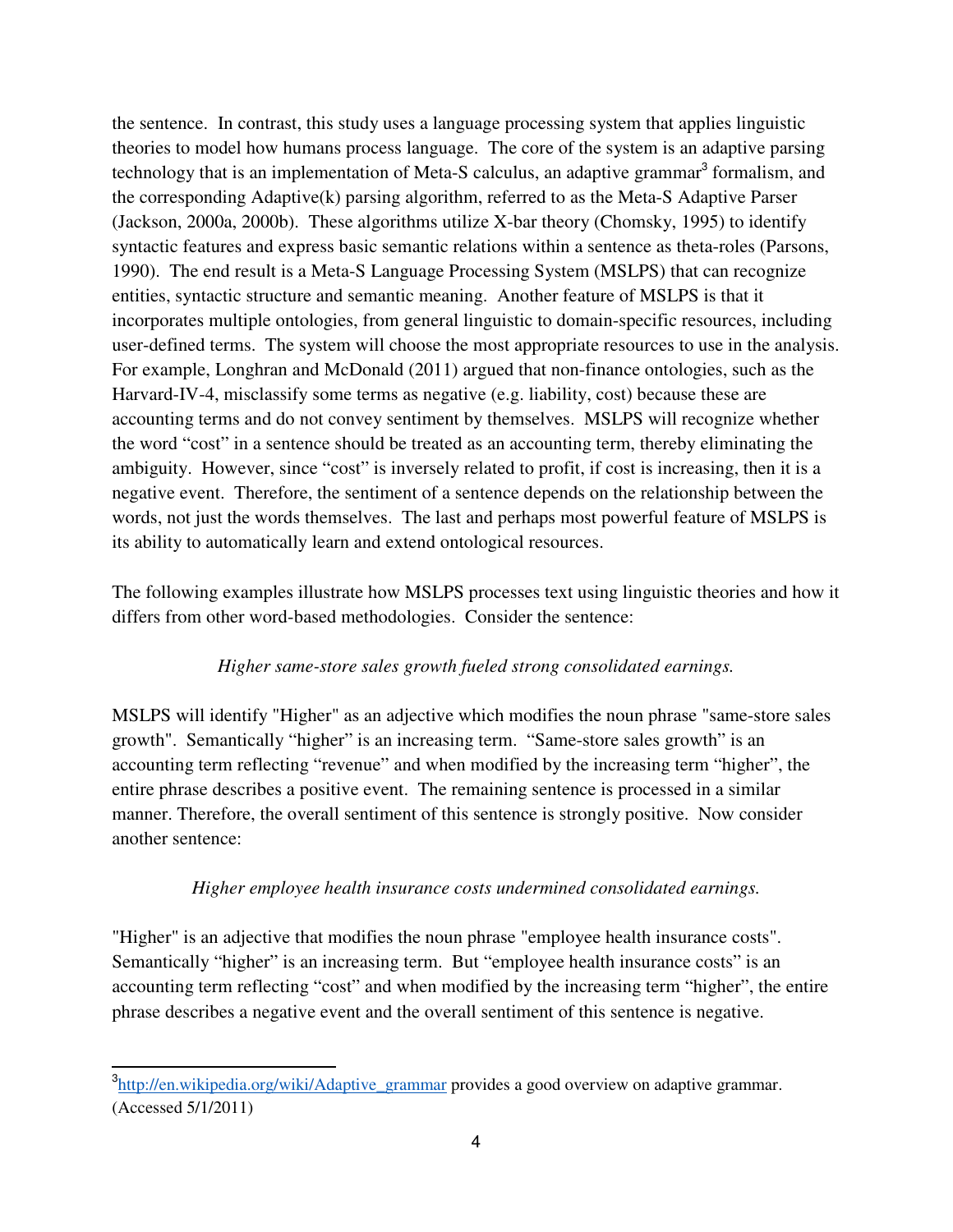The output of word-based methodologies is highly dependent on the dictionary used. For example, none of the words in the first sample sentence and only one word (undermined) in the second sentence appeared in Longhran and McDonald (2011). So based on their dictionary, the first sentence will be considered neutral and the second sentence will be negative. Engelberg (2008) classified "sales" as a positive fundamental, earnings as a positive fundamental and cost as a negative fundamental. A simple word count ratio will give the first sentence a positive fraction of 2/8 or 0.25. The second sentence will have a positive fraction of ⅛ and a negative fraction of  $\frac{1}{8}$ . The General Inquirer<sup>4</sup> classifies the words "growth" and "consolidated" as positive words in the first sentence. However, since the word "growth" is part of the noun phrase "same-store sales growth" and the word "consolidated" is part of the noun "consolidated earnings", they are accounting terms and do not convey sentiment without additional modifiers. For the second sentence, the General Inquirer classifies "health" and "consolidated" as positive words and "undermined" as a negative word. A simple word count would conclude the second sentence as slightly positive when in fact, its overall sentiment is negative. In this example, none of the existing methods correctly identify the sentiment of both sentences.

The next step in this project is to develop a sentiment calculation algorithm for the Semantic Relationship (SR) Classifier. The last part of the project will compare the performance of the SR Classifier against existing classifiers.

-

<sup>4</sup> http://www.webuse.umd.edu:9090/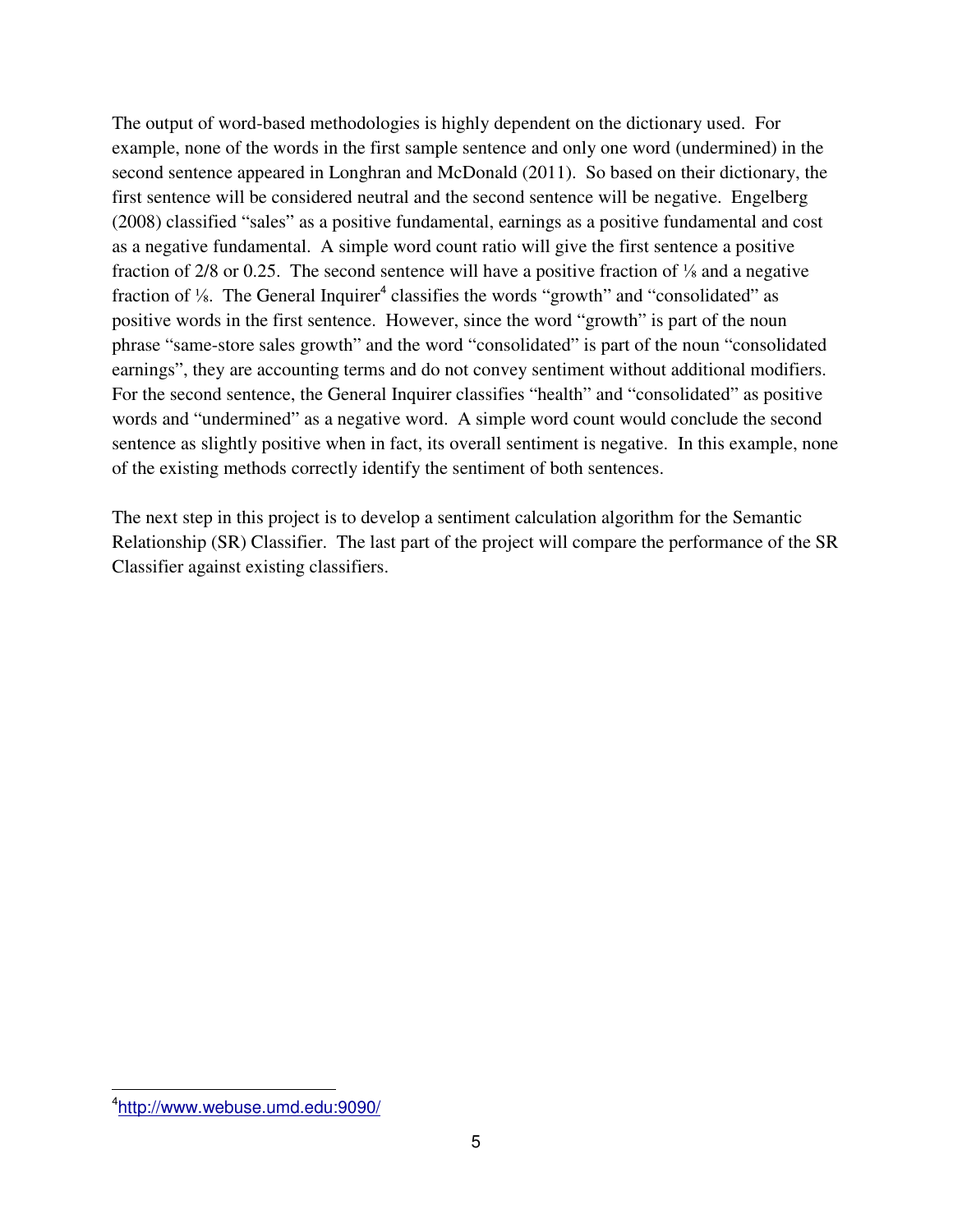#### References

- Audit Analytics, 2008. Financial Restatements and Market Reactions. *Audit Analytic Reports*, March 2008.
- Bargeron, L. Kulchania, M. Thomas, S., 2011. Accelerated Share Repurchases. *Journal of Financial Economics*, j.jfinneco.2011.02.004, forthcoming.
- Brown, S., and J. Tucker. 2011. Large-sample Evidence on Firms' Year-over-Year MD&A Modifications. *Journal of Accounting Research.*
- Callahan, Carolyn M. and Smith, Rod E., 2010. Firm Performance and Management's Discussion and Analysis Disclosures: An Industry Approach. *Working Paper*. Available at SSRN: http://ssrn.com/abstract=588062
- Chomsky, N. 1995. *The Minimalist Program*. (Current Studies in Linguistics 28.) Cambridge, MA: MIT Press.
- Das, S., 2011. News Analytics: Framework, Techniques and Metrics. *News Analytics Handbook,*  Forthcoming

Das, S., Chen, . 2007. Yahoo! for Amazon: Sentiment Extraction from Small Talk on the Web. *MANAGEMENT SCIENCE, Vol. 53, No. 9, September 2007, pp. 1375–1388* 

- Dechow, P., Ge, W., Larson, C., Sloan, R., 2010. Predicting Material Accounting Misstatements. *Contemporary Accounting Research*, Forthcoming.
- Engelberg, J., 2008. Costly Information Processing: Evidence from Earnings Announcements. *Working Paper*. Available at: http://ssrn.com/abstract=1107998
- Feldman, Ronen, Govindaraj, Suresh, Livnat, Joshua, Segal, Benjamin, 2010. Management's tone change, post earnings announcement drift and accruals. *Review of Accounting Studies*, 2010, vol 15/4, pp 915-953
- Fisher, I., Garnsey, M. Goel, S. and Tam, K., 2010. The Role of Text Analytics and Information Retrieval in the Accounting Domain. *Journal of Emerging Technologies in Accounting,* Vol 7, 1-24.
- Henry, E. 2008. Are Investors Influenced by How Earnings Press Releases Are Written? *Journal of Business Communication* 45 (4):363-407.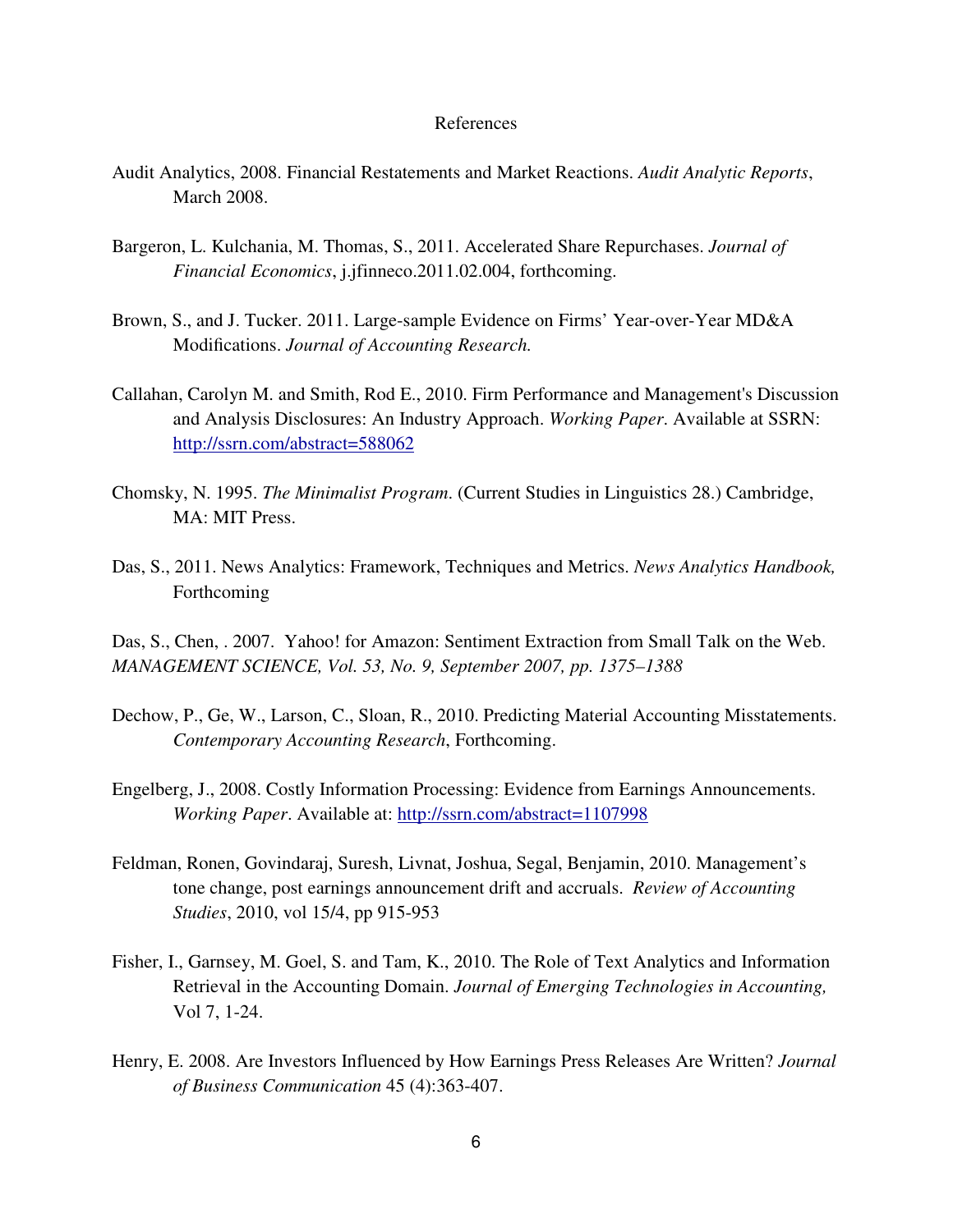- Huang, A., Zang, A., Zheng, R. 2010. Informativeness of Text in Analyst Reports: A Naïve Bayes Machine Learning Approach. *Working Paper.* The Hong Kong University of Science and Technology.
- Jackson, Q., 2000a, Disambiguation as a Quantifiable Computational Process. *Perfection* Vol. 3.
- Jackson, Q., 2000b. Adaptive Predicates in Natural Language Parsing. *Perfection* Vol. 1.
- Jackson, Q., 2002. Some Theoretical and Practical Results in Context-Sensitive and Adaptive Parsing*. Progress in Complexity, Information, and Design.*
- Lawrence, A., 2011. Individual Investors and Financial Disclosure. *Working Paper.*
- Lehavy, Reuven, Li, Feng and Merkley, Kenneth J., 2011. The Effect of Annual Report Readability on Analyst Following and the Properties of Their Earnings Forecasts. *Accounting Review*, Forthcoming.
- Li, Feng, 2006. Do Stock Market Investors Understand the Risk Sentiment of Corporate Annual Reports? *Working Paper*. Available at SSRN: http://ssrn.com/abstract=898181
- Li, Feng, 2011. The Information Content of Forward-Looking Statements in Corporate Filings A Naive Bayesian Machine Learning Approach, *Journal of Accounting Research*, Forthcoming.
- Li, Feng, 2011. Textual Analysis of Corporate Disclosures: A Survey of the Literature. *Journal of Accounting Literature*, Forthcoming.
- Longhran, T. and McDonald, W., 2011. When Is a Liability Not a Liability? Textual Analysis, Dictionaries, and 10-Ks. *Journal of Finance*, VOL. LXVI, NO. 1, 35-47.
- Longhran, T. and McDonald, W., 2010. Barron's Red Flags: Do They Actually Work?" *Working Paper.*
- Mitra, L., Mitra, G., 2010, Applications of news analytics in finance: A review. *OptiRisk Systems White Paper series.* (http://www.optirisk-systems.com/papers/opt0014.pdf accessed 4/28/2011)
- Parsons, T. 1990. *Events in the Semantics of English: A Study of Subatomic Semantics*. Cambridge, MA: MIT Press.